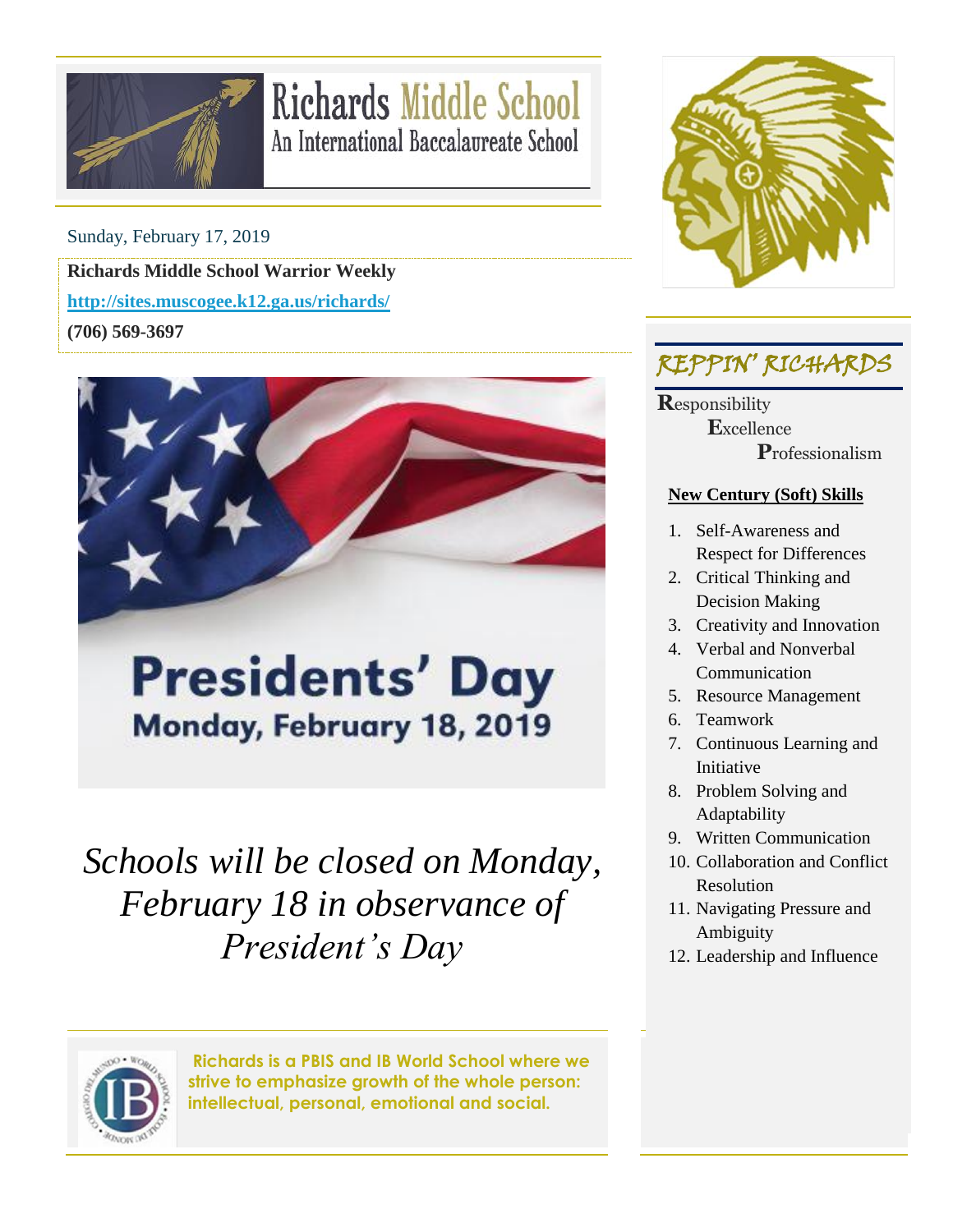**"You should never view your challenges as a disadvantage. Instead, it's important for you to understand that your experience facing and overcoming adversity is actually one of your biggest advantages."**

#### **- Michelle Obama**

#### **RiverCenter – Black History Month February 21-22 - 11:30AM**

The phenomenal impact of Dr. Martin Luther King, Jr. is chronicled in this compelling dramatization of the life and times of one of the most influential and charismatic leaders of the American Century. Inspired by the arrest of Rosa Parks, Dr. King puts his philosophy of nonviolent protest to work. He gains recognition and becomes the dominant force in the Civil Rights Movement during its decade of greatest achievement.



### Upcoming Events

#### **Monday, February 18** – **No School – President's Day**

**Tuesday, February 19** – 7:15-8:20 am – Advanced/Intermediate Band 8:00 am - Warriors for Christ – Media Center 4:05 – 5:15 pm – 6TH Grade Statewide Honor Chorus Rehearsal  $4:15-5:30$  pm  $-7<sup>th</sup>$  and  $8<sup>th</sup>$  Grade Orchestra Rehearsal 4:15-5:15 pm – Writer's Club

**Wednesday, February 20** – 7:15-8:20 am – Sectionals: Saxes, Flutes, Oboe 8:00 am – Helen Ruffin Reading Bowl practice 8:00-8:40 am – 6TH Grade Statewide Honor Chorus Rehearsal 4:05 – 5:15 pm – LGPE Chorus Rehearsal

**Thursday, February 21** – 8:00 am – Junior Tome

8:00 am – Model UN – Media Center 11:30 am- 7th Grade Field trip to RiverCenter 4:15 pm - Velocity in room 212 4:15-5:15 pm – Robotics Team – Rm 211 4:15 – 5:00 pm – Math Team Practice Rm 504

**Friday, February 22** – 7:15-8:20 am – Advanced/Intermediate Band 8:00 am – Helen Ruffin Reading Bowl practice 6th Grade Statewide Honor Chorus participants travel to Athens, GA 11:30 am  $-8$ <sup>th</sup> Grade Field trip to RiverCenter

Saturday, February 23 - 2:00 - 6<sup>th</sup> Grade Statewide Honor Chorus @ The Classic Center in Athens, Ga; Participants – **Tanisha Prasade, Gabriella Lechuga, Abigayle Ratliff and Katelyn Hines**



**Richards is a PBIS and IB World School where we strive to emphasize growth of the whole person: intellectual, personal, emotional and social.**

Page 2 of 3